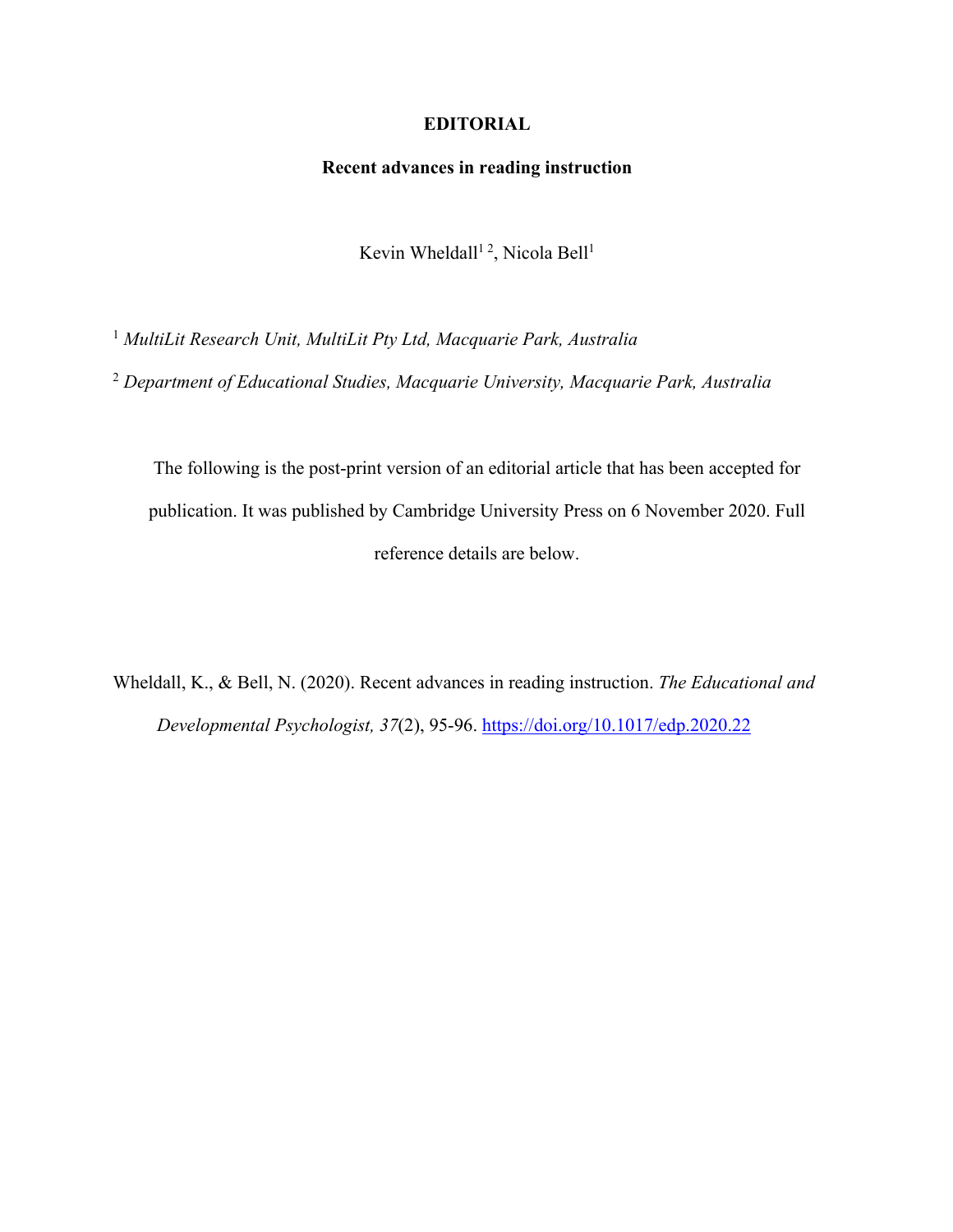## **Recent advances in reading instruction**

As the title makes clear, the focus of this special issue is on the progress that has been made in the field of reading intervention in schools, which is a key feature of the work of many, if not most, professional educational and developmental psychologists.

While concerns regarding poor reading progress made by too large a minority of children feature with monotonous regularity in critiques of contemporary schooling, in both the media and in professional educational discourse, we are perhaps in danger of underestimating the progress that has been made by reading scientists. Much of this progress in reading research and theory, however, has yet to filter through to the work of teachers in classrooms. Psychologists working with teachers in schools are ideally placed to transmit this cumulative knowledge about reading instruction and to encourage its adoption by teachers: educational and developmental psychologists are ambassadors for effective, scientific evidence-based practices in reading instruction.

While much of the professional work of psychologists in schools typically concerns young struggling and older low-progress readers, they also have an important role to play as builders of the fences at the top of the cliff, as well as ambulance drivers to those at the bottom. By encouraging schools to adopt and deploy scientific evidence-based instructional practices and procedures in initial reading instruction, they will also thereby help to reduce significantly the numbers of children requiring remedial reading intervention.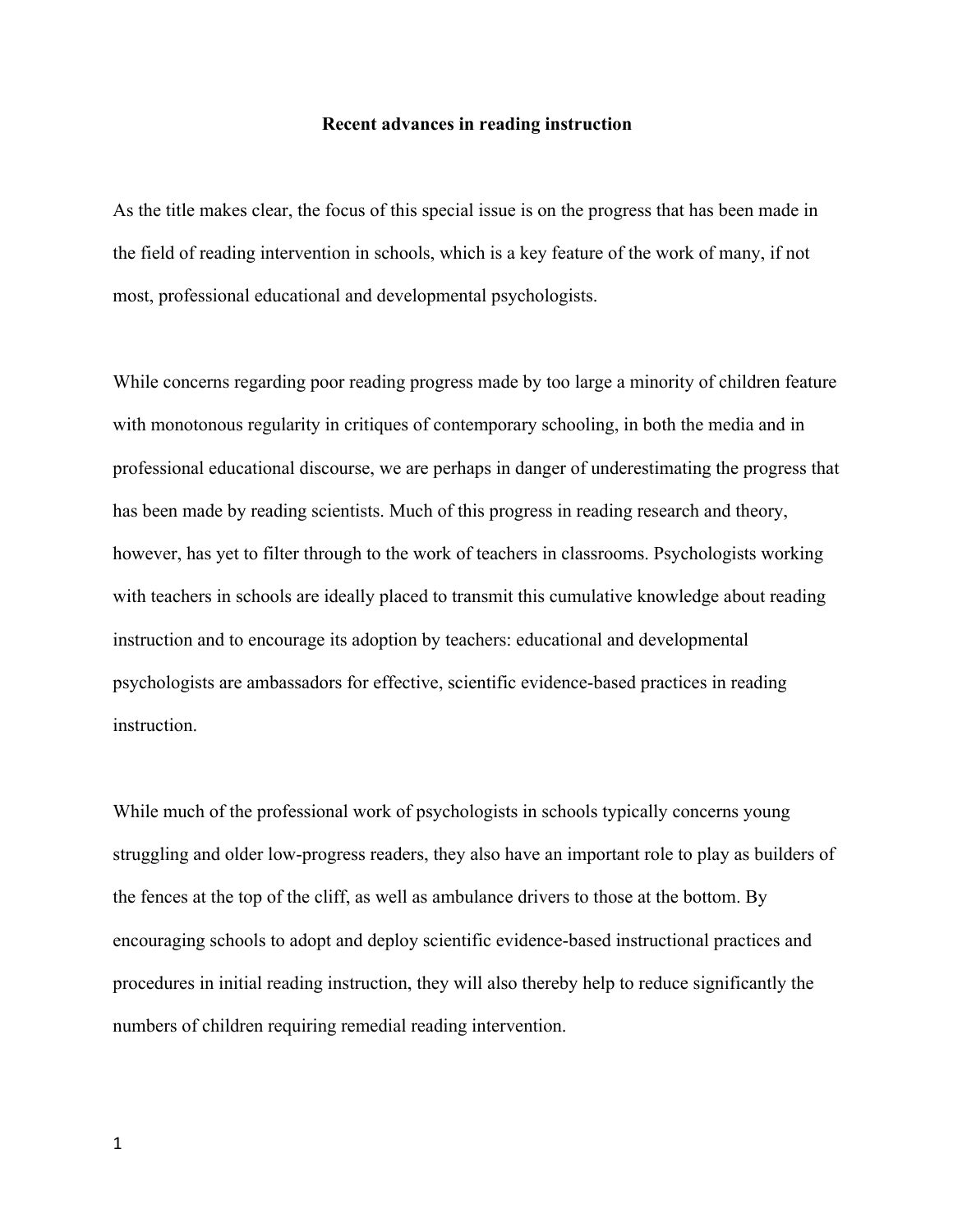In this special issue, psychologists involved in reading research and intervention will provide perspectives on what we now know to constitute effective reading instruction and how to put this knowledge to practical use in schools. All authors are experts in the field of education, and some have worked professionally in schools.

The main theme to have emerged in this issue is the question of how best to instruct beginning readers on the intricacies of words in the English written language, wherein letter-phoneme relationships are not always consistent or straightforward. This topic is most directly addressed by Danielle Colenbrander and colleagues (Colenbrander et al., 2020). In their article – the first of this special issue – the authors provide a succinct description of the research evidence aligning with various instructional approaches to teaching irregular word reading.

In the second article, Jennifer Buckingham takes a broader view of literacy instruction to describe the research in favour of a systematic phonics approach to word-level reading instruction (Buckingham, 2020). This paper effectively serves as a rejoinder to another recently published article, in which the author argues against the research evidence that has accumulated over the decades in support of systematic phonics (Bowers, 2020).

The third article, by Rhona Stainthorp, widens the lens on literacy instruction even further, to describe how research evidence is implemented in the context of national educational programming (Stainthorp, 2020). Here, Stainthorp uses England as a case study to exemplify the widespread implementation of policies that emphasise and support instruction in systematic synthetic phonics.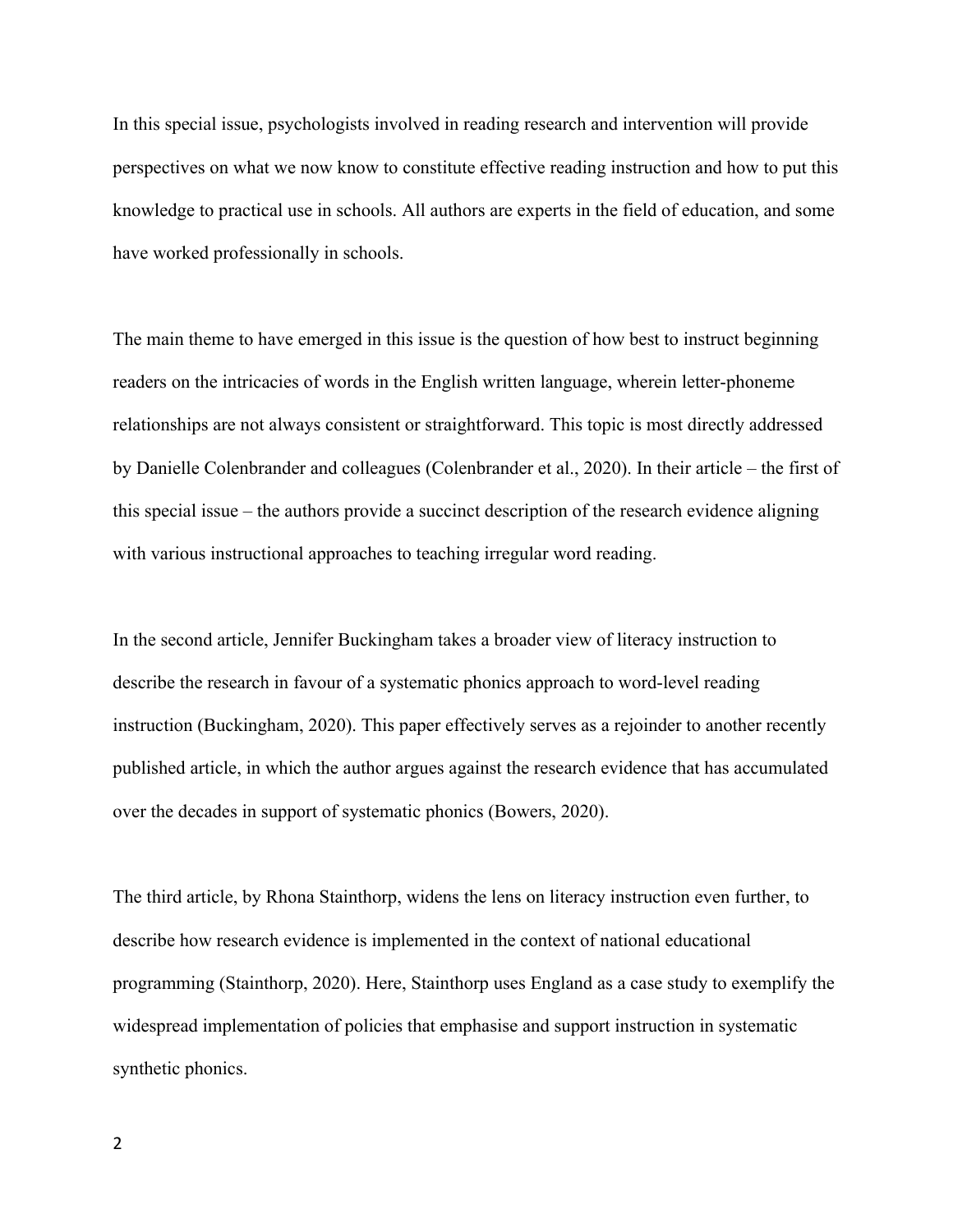The subsequent article by Jonathan Solity contrasts interestingly with those by Stainthorp and Buckingham. Solity frames the national literacy education environment in England as heavyhanded in its implementation of mandatory systematic synthetic phonics instruction, and he uses this as the context for proposing an alternative method of teaching reading (Solity, 2020). In their articles, Kerry Hempenstall and Linda Siegel take a broader pedagogical perspective on the special issue topic. Hempenstall describes the components of  $-$  and research rationale for  $-a$ Direct Instruction model of teaching, as implemented in a literacy context (Hempenstall, 2020). Siegel describes her experiences (as previously detailed in a long series of research publications) of implementing a Response to Intervention program of literacy in several Canadian schools (Siegel, 2020). Both authors have vast knowledge stores, acquired over many years working in reading research.

The final article in this special issue, by Wheldall et al. (2020), relates specifically to the challenging prospect of conducting a research trial in school settings. In this paper, we and our co-authors outline some of the logistical difficulties faced by scientists in the field, thereby providing some real-life context for the research that is consumed by educational and developmental psychologists.

Together, the papers included in this special issue provide a multi-faceted view of what recent advances have been made in reading education. Each author (and author team) brings a unique and valuable perspective based on their own experiences with literacy instruction. Although we – as researchers working in this field – still have a lot to learn about reading development,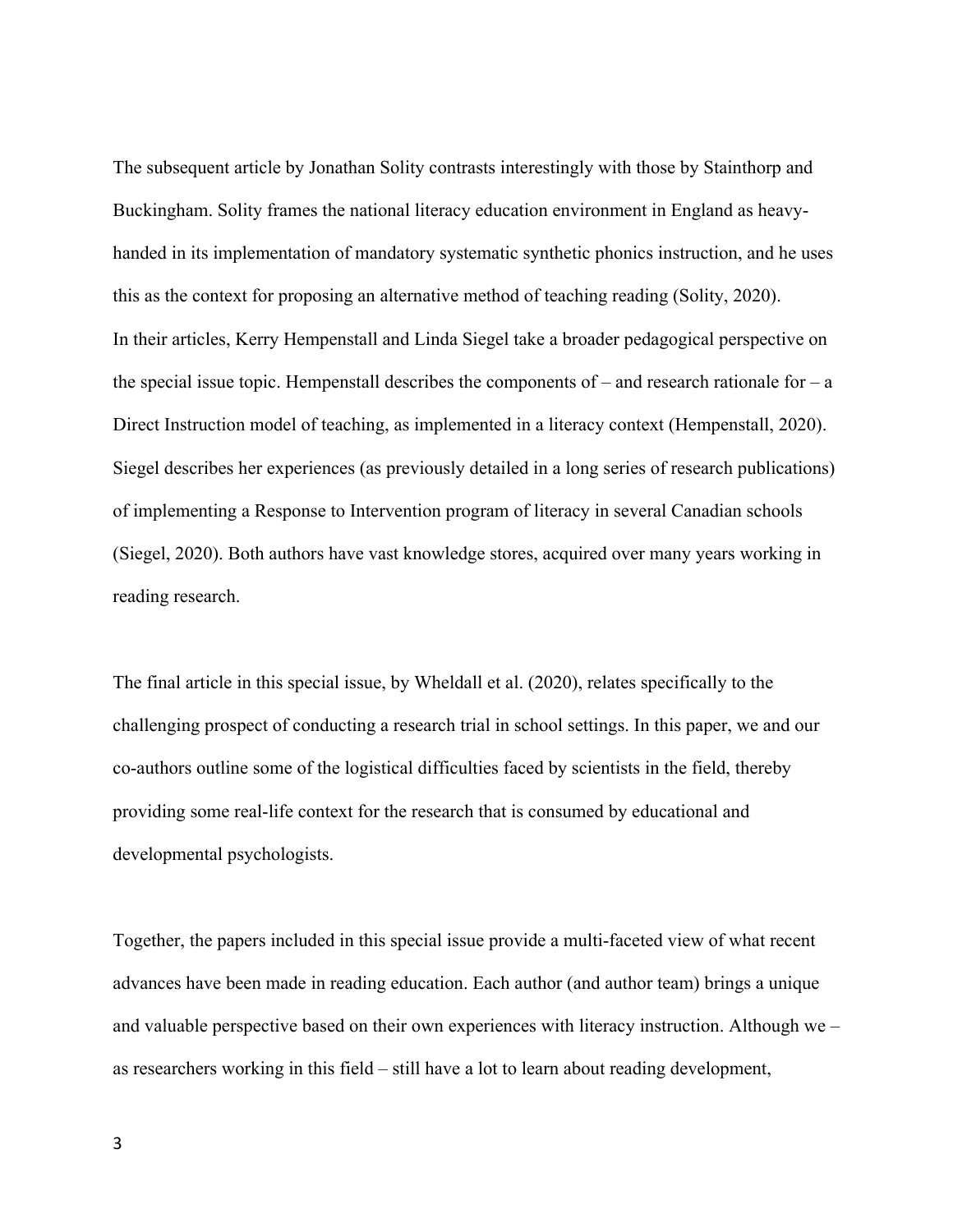intervention and assessment, we have also accumulated a lot of shared knowledge, and that fact warrants celebration.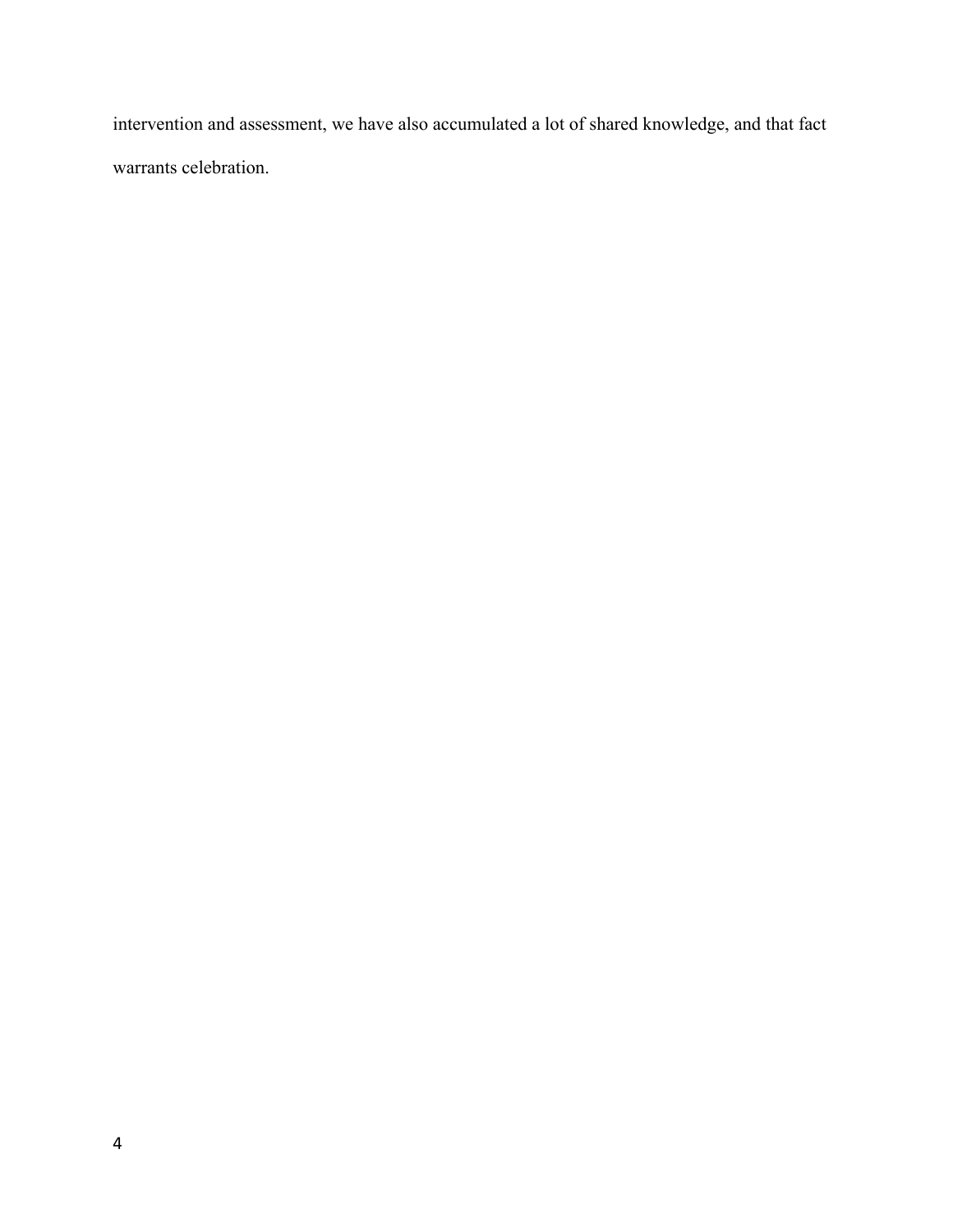## **References**

- Bowers, J. S. (2020). Reconsidering the evidence that systematic phonics is more effective than alternative methods of reading instruction. *Educational Psychology Review, 32*, 681–705. https://doi.org/10.1007/ s10648-019-09515-y
- Buckingham, J. (2020). Systematic phonics instruction belongs in evidence-based reading programs: A response to Bowers. *The Educational and Developmental Psychologist, 37*(2), 105–113. https://doi.org/10.1017/edp.2020.12
- Colenbrander, D., Wang, H-C., Arrow, T., & Castles, A. (2020). Teaching irregular words: What we know, what we don't know, and where we can go from here. *The Educational and Developmental Psychologist, 37*(2), 97–104. https://doi.org/10.1017/edp.2020.11
- Hempenstall, K. (2020). Teaching reading through Direct Instruction: A role for educational psychologists? *The Educational and Developmental Psychologist, 37*(2), 133–139. https://doi.org/10.1017/edp.2020.13
- Siegel, L. (2020). Early identification and intervention to prevent reading failure: A response to intervention (RTI) initiative. *The Educational and Developmental Psychologist, 37*(2), 140–146. https://doi.org/10.1017/edp.2020.21

Solity, J. E. (2020). Instructional psychology and teaching reading: Ending the reading wars. The *Educational and Developmental Psychologist, 37*(2), 123–132. https://doi.org/10.1017/edp.2020.18

Stainthorp, R. (2020). A national intervention in teaching phonics: A case study from England. *The Educational and Developmental Psychologist, 37*(2), 114–122. https://doi.org/10.1017/edp.2020.14

Wheldall, K., Wheldall, R., Bell, N., & Buckingham, J. (2020). Researching the efficacy of a